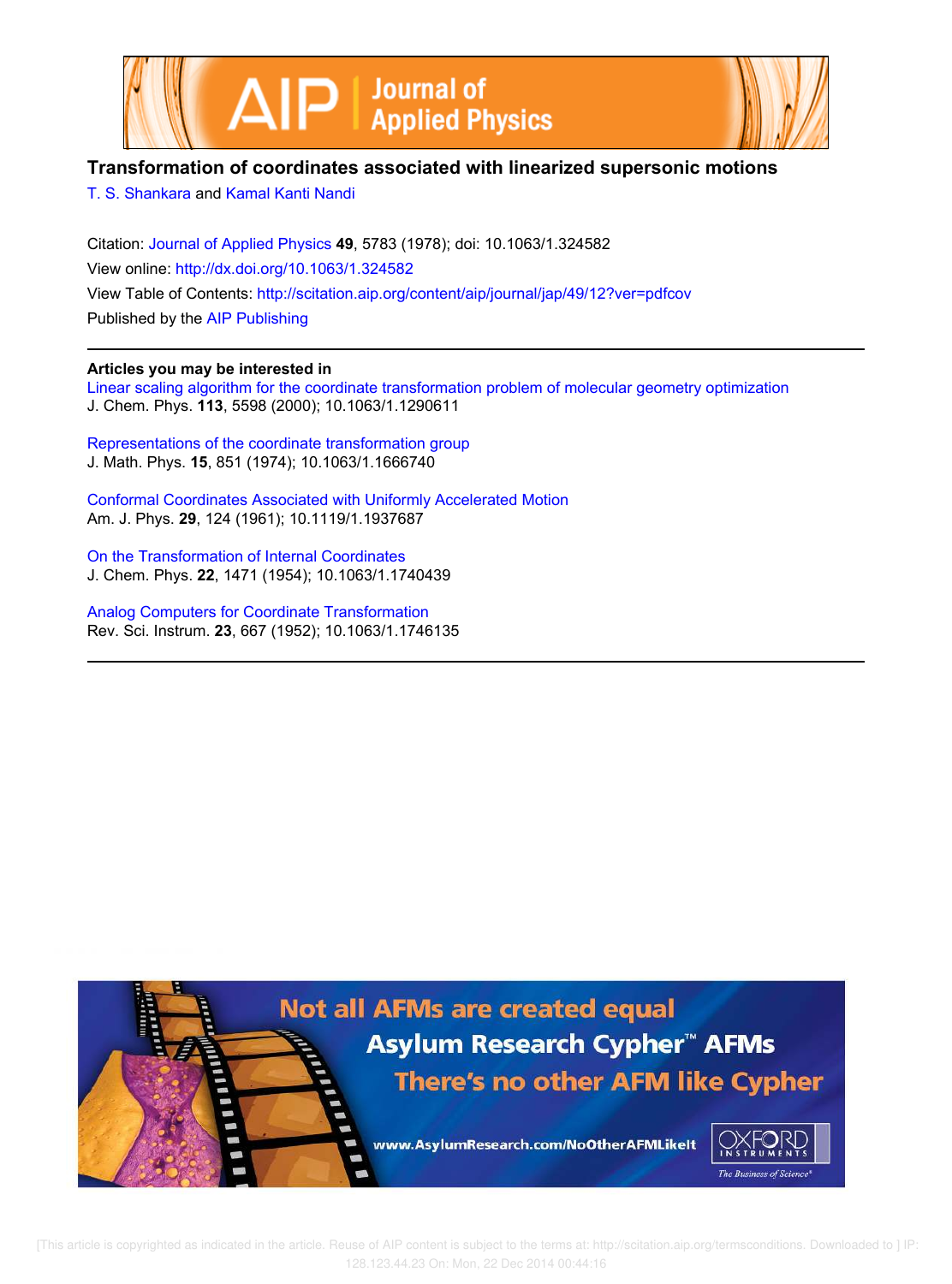# **Transformation of coordinates associated with linearized supersonic motions**

T. S. Shankara and Kamal Kanti Nandi

*Theoretical Physics Division, Department of Mathematics. Indian Institute of Technology, Madras-600036, India*  (Received II March 1977; accepted for publication 29 March 1978)

A Lorentz-like transformation (LLT) is introduced in the supersonic regime which keeps the wave equation invariant and simultaneously fixes the coordinate system to the body, producing small disturbances. Its implications, which appear to be far reaching, are briefly discussed.

PACS numbers: 47.40.Ki, 43.20.Bi

# I. INTRODUCTION

The Lorentz transformation (LT) has been used in aerodynamics since 1940 when Kussner introduced it to solve the linearized unsteady equation of subsonic motion in the coordinate system fixed to the body.<sup>1-4</sup> As of today, this method has not been extended to linearized spacelike (supersonic) motion for the obvious reason that, as such, the Lorentz factor  $(1 - v^2/a_0^2)^{1/2}$  in LT would become imaginary for velocities *v* greater than the sound speed *ao.* This algebraic difficulty is extensively discussed in the recent developments of relativity theory; but in aerodynamics, what one does instead (following the Ackeret theory) is to replace the factor  $(1 - v^2/a^2)$ <sup>1/2</sup> by  $(u^2/a^2-1)^{1/2}$ , with  $u > a_0$ . Though this replacement has the advantage that the new Lorentz factor is real, the corresponding new LT fails to keep the wave equation invariant. Therefore, one needs an appropriate LT which will fix the coordinate system to the supersonically moving body and simultaneously keep the wave equation invariant. In some recent discussions of relativity theory, such Lorentz-like transformations (LLT) for spacelike motions, are being envisaged. Jones' has constructed conformal transformations in which the light velocity appears not as an upper limit of velocities but only as a singular velocity and in which the LLT does not become imaginary. More recently, LLT in  $(r,t)$  space for which the Lorentz factor is not imaginary but which still keeps the wave equation invariant has been constructed and studied extensively.6-11 Since spacelike motions have received little notice in relativity theory, the utility of this transformation remains a speculation; but in analogy to relativity with sound speed replacing the speed of light,<sup>2</sup> the usual LT has been used profitably in subsonic aerodynamics and supersonic motions do exist. Furthermore, it is also found that a large field of practical application does exist within the framework of small perturbation theory involving conventional linear analysis. Therefore, it is desirable to consider how much of this new transformation would meet the needs of the linearized equations of supersonic aerodynamics. In this paper, we briefly indicate the physical implications of this new transformation for the supersonic motion of a slender body creating only small disturbances.

The above analysis implies a multiplicity of the transformations which leave the wave equation invariant, and this raises the disturbing question whether, in that case, LT is not unique. Naturally, the unique form ofLT should be based on specific hypotheses other than the invariance of the wave equation since this invariance alone is not sufficient to fix the LT uniquely, and efforts are sometimes made to formulate their physical and mathematical aspects. A definitive answer to this question is due to Church,<sup>12</sup> who long ago formulated the postulates which uniquely determine the LT. Obviously, the LLT for spacelike motions needs a different set of postulates which we enumerate. This becomes important if ambiguities are to be avoided.

In Sec. II, the LLT for supersonic motion is derived, assuming that the disturbances are small so that the equations are linear. This contains an unexpected term for the relative velocity whose physical significance is discussed in Sec. III. The constancy of sound speed in a fixed medium with respect to relative motion between the source and the observer is demonstrated in Sec. IV. Section V contains a short discussion of the linearized equations of motion, and Sec VIII contains the kinematical view of the shock stand-off distance for a sphere. In Sec. IX, the hypotheses leading to the uniqueness of LLT are enumerated.

# **II. LLT FOR SPACELIKE MOTIONS**

It has long been customary in linearized subsonic aerodynamics (steady flow) to employ LT. The usual LT unique under Church's postulates is

$$
x' = \frac{x - vt}{[1 - (v^2/a^2_0]^{1/2}},
$$
  

$$
t' = \frac{t - (vx/a^2_0)}{[1 - (v^2/a^2_0]^{1/2}},
$$
 (1)

where  $a_0$  is the sound speed and  $v < a_0$ . This is applicable to timelike regions,<sup>3</sup> viz.,  $ds^2 = a^2 O dt^2 - dx^2 > 0$  (Fig. 1). In constructing similar transformations for spacelike motions, i.e., for an  $u > a_0$  or equivalently  $ds^2 = a^2 \frac{d}{v^2} - dx^2 < 0$ , we note that the line element  $ds^2$  has a sign opposite to that of timelike motion. This may be incorporated into the transformation by taking in the form

$$
x' = \frac{x - ut}{\{(u^2/a^2 - 1\}^{1/2})},
$$
  

$$
t' = \frac{t - (ux/a^2 - 1)^{1/2}}{\{(u^2/a^2 - 1\}^{1/2})}.
$$
 (2)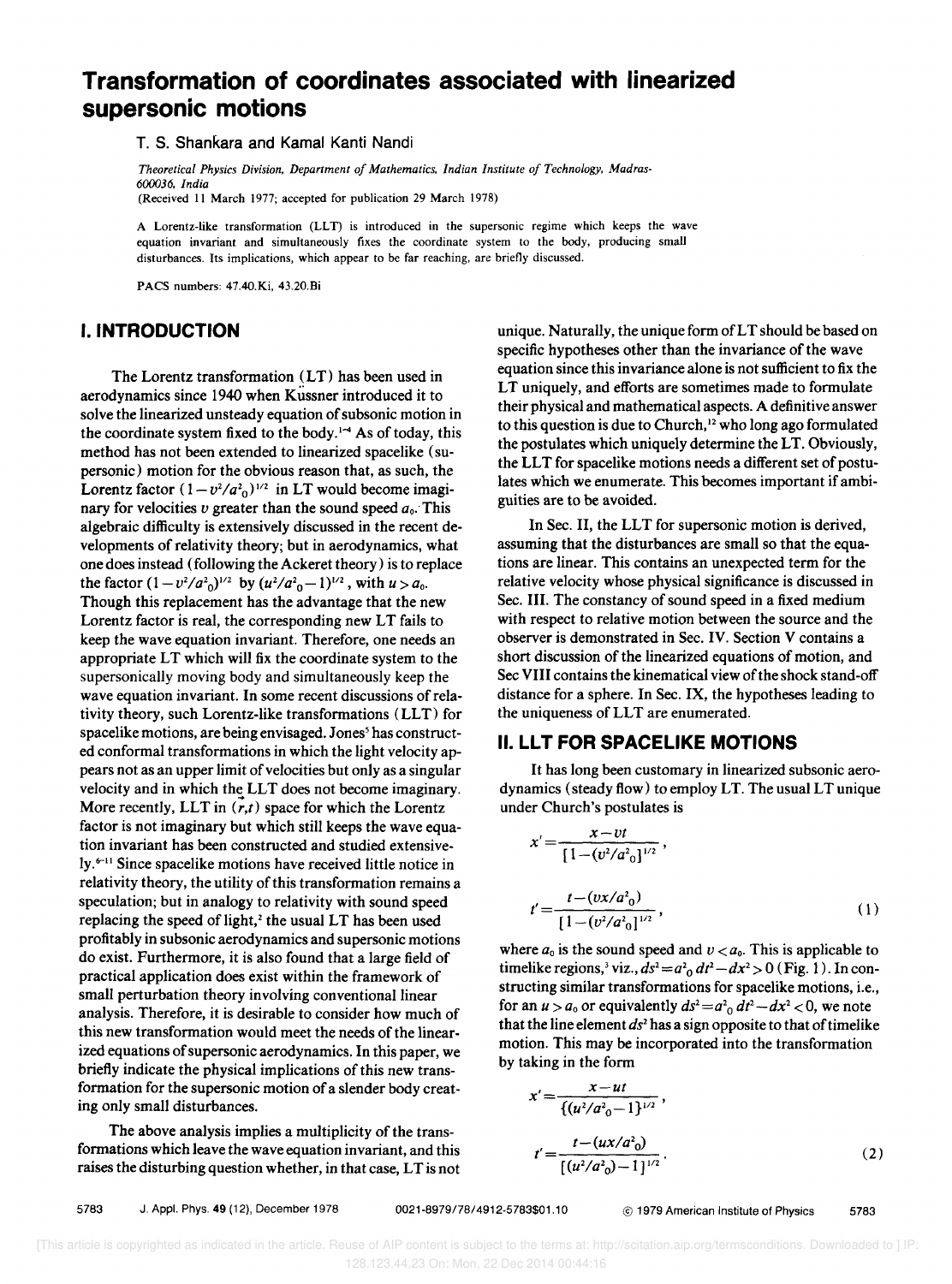

FIG. 1. The space-time diagram of subsonic motion drawn using sound signals.

This is the modified LT of Miles<sup>4</sup> which is obtained by the replacement of  $1 - v^2/a^2$  with  $v < a_0$  in Eq. (1) by  $u^2/a^2$ <sub>0</sub> - 1 with  $u > a_0$ . While this prevents the transformation from becoming imaginary in the passage to the supersonic regime, it fails to keep the wave equation invariant. In order to recover this invariance, we interchange *x* and  $a_0t$  (Fig. 2) (the significance of which is explained in Sec. V) and write finally

$$
x' = \frac{a_0 t - (ux/a_0)}{[(u^2/a_0^2) - 1]^{1/2}},
$$
  

$$
t' = \frac{(x/a_0) - (ut/a_0)}{[(u^2/a_0^2) - 1]^{1/2}},
$$
 (3)

This is the LLT which will fix the coordinates on the body moving with a speed  $u > a_0$ .

# **III. PHYSICAL SIGNIFICANCE OF RELATIVE VELOCITY**

Rearranging Eq. (3) in the form

$$
x' = \frac{x - (a^{2} \circ t/u)}{[1 - (a^{2} \circ/u^{2})]^{1/2}},
$$
\n
$$
x
$$
\nspace like  
\n
$$
a_{0}t + x = const
$$
\n
$$
a_{0}t - x = const
$$
\n
$$
x
$$
\n
$$
x
$$
\n
$$
x
$$
\n
$$
x
$$
\n
$$
x
$$
\n
$$
x
$$
\n
$$
x
$$
\n
$$
x
$$
\n
$$
x
$$
\n
$$
x
$$
\n
$$
x
$$
\n
$$
x
$$
\n
$$
x
$$
\n
$$
x
$$
\n
$$
x
$$
\n
$$
x
$$
\n
$$
x
$$
\n
$$
x
$$
\n
$$
x
$$
\n
$$
x
$$
\n
$$
x
$$
\n
$$
x
$$
\n
$$
x
$$
\n
$$
x
$$
\n
$$
x
$$
\n
$$
x
$$
\n
$$
x
$$
\n
$$
x
$$
\n
$$
x
$$
\n
$$
x
$$
\n
$$
x
$$
\n
$$
x
$$
\n
$$
x
$$
\n
$$
x
$$
\n
$$
x
$$
\n
$$
x
$$
\n
$$
x
$$
\n
$$
x
$$
\n
$$
x
$$
\n
$$
x
$$
\n
$$
x
$$
\n
$$
x
$$
\n
$$
x
$$
\n
$$
x
$$
\n
$$
x
$$
\n
$$
x
$$
\n
$$
x
$$
\n
$$
x
$$
\n
$$
x
$$
\n
$$
x
$$
\n
$$
x
$$
\n
$$
x
$$
\n
$$
x
$$
\n
$$
x
$$
\n
$$
x
$$
\n
$$
x
$$
\n
$$
x
$$
\n
$$
x
$$
\n
$$
x
$$
\n
$$
x
$$
\n $$ 

FIG. 2. The space-time diagram of supersonic motion drawn using sound signals.

5784 J. Appl. Phys., Vol. 49, No. 12, December 1978

$$
t' = \frac{t - (x/u)}{\left[1 - (a^2 \sqrt{u^2})\right]^{1/2}},\tag{4}
$$

it may be readily noted that the supersonic and subsonic transformations (1) and (4) are connected by Prandtl's normal shock relation (with  $\gamma = 1$ ),

$$
uv = a^2_{\sigma}.\tag{5}
$$

This has great physical significance: The relative velocity between the frames is *v* in Eq. (1) and  $a^2\sqrt{u}$  in Eq. (4). One would normally expect that the relative velocity in Eq. (4) to be *u* and not  $a^2 \phi / u$ . The answer to this anomaly is to be sought by analyzing in depth the concept of relative velocity. In subsonic motion, the relative velocity between two observers as observed by sight is the same as observed by using sound signals. This means that the ratio of the distance covered *as seen* to the transit time is equal to the velocity as measured by using only acoustic signals. The situation is altogether different in supersonic motion. Supersonic speeds are measured only by sight, and they cannot be measured at all by using sound signals; observer's signals chasing a supersonic body never reach it, and those that reach it from the front never come back to the observer. This is the underlying reason for adopting Schlierren photography to locate the shock. Therefore, when one refers to a supersonic speed *u,* it is tacitly understood as the one measured by sight; but if an observer  $O_1$  (Fig. 3), whom we may call "sonic observer," insisted on using only sound signals to measure the velocity, he would precisely measure it as  $a^2$ <sup>0</sup> $\mu$  from within the shock and not at all from outside (Fig. 3). In other words, the velocity with respect to the inside fluid contiguous to the body is only  $a^2_0/u = v < a_0$ . It is this relative velocity which appears in Eq. (4).



FIG. 3. The different relative velocities measured by different observers in a spacelike motion.

T.S. Shankara and K.K. Nandi 5784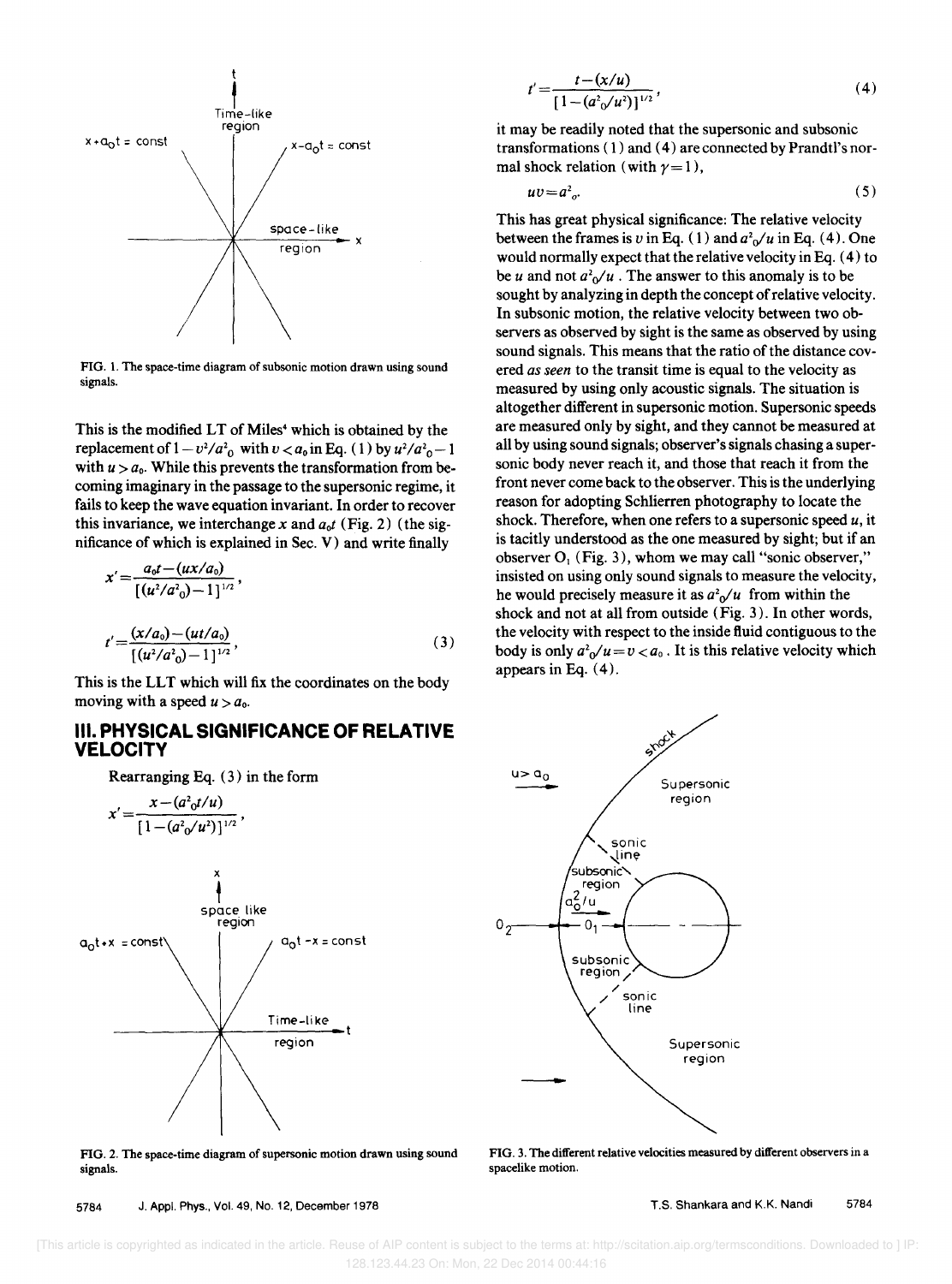#### **IV. CONSTANCY OF SOUND SPEED**

It is well known that the speed of sound in a gas is not a constant but varies in a nonlinear fashion with the amplitude of disturbance. Thus, in the case of a sphere traveling at twice the sound speed in the undisturbed medium, the bow wave ahead of the sphere is going at twice the normal sound speed, and small disturbances behind the bow wave travel much faster than the normal sound speed because of the high temperatures. Therefore, one has to restrict the application of transformations such as Eq.  $(4)$  [or Eq.  $(1)$ ] to the motion of slender bodies which create only small disturbances. Specifically, it should be presupposed that the motion of the body does not alter the temperature of the gas so that the sound speed is unchanged. Under these circumstances, it is well known that the speed of sound, with respect to the medium at *rest,* is constant in the sense that it does not depend on the speed of the source or the observer. This is a statement made in any linear theory of compressible fluids but seldom pursued in the latter development of the theory. Incorporating this constancy into the theory is of paramount importance because it is the sound signal which, as the carrier of information, dictates the evolution of the gas. Of course, LT ( I) vindicates this in the case of subsonic speeds since the velocity transformation following from Eq. (I) is

$$
w' = \frac{w - v}{1 - (wv/a^2_0)},
$$
\n(6)

which gives  $a'_{o} = a_{0}$ . LLT (4), which is envisaged for observers moving relatively at supersonic speeds in a fixed medium, also demonstrates this constancy explicitly: the velocity transformation following from Eq. (4) is

$$
w' = \frac{w - (a^2 o/u)}{1 - (w/u)},
$$
\n(7)

which yields  $a^2$ <sub>o</sub> =  $a_0$ . Therefore, in the linear approximation, the propagation of the sound signals from a supersonic body is automatically limited to the inside of the Mach cone, so that it becomes the active zone and the rest of the space is the silent zone (see Sec. V for details).

#### **V. COMPARISON OF THE EQUATIONS OF MOTION**

There is another gain made in the foregoing analysis. In the passage from Eq.  $(1)$  to Eq.  $(4)$  two changes were made: (a)  $1 - (v^2/a^2) \rightarrow (u^2/a^2) - 1$  and (b)  $x \rightarrow a_0t$ . The y and z variables being unaffected, change (b) alters the wave equation

$$
\frac{\partial^2 \varphi}{\partial x^2} + \frac{\partial^2 \varphi}{\partial y^2} + \frac{\partial^2 \varphi}{\partial z^2} - \frac{1}{a^2} \frac{\partial^2 \varphi}{\partial t^2} = 0
$$
 (8)

to the form

$$
\frac{\partial^2 \varphi}{\partial x^2} - \frac{\partial^2 \varphi}{\partial y^2} - \frac{\partial^2 \varphi}{\partial z^2} - \frac{1}{a^2} \frac{\partial^2 \varphi}{\partial t^2} = 0, \tag{9}
$$

which is the prescribed equation of supersonic motion. The characteristics in this case being hyperboloids of two sheets,

5785 J. Appl. Phys., Vol. 49, No. 12, December 1978

the Mach cone is already imbedded in the theory. (a) retrieves the wave equation, which means that the timelike domain of the wave equation is the inside of the cone where it is also invariant. Thus, in the further computation of the aerodynamic variables, the range of integration of the equation of motion is automatically limited to the interior of the Mach cone. However, because of change (b), the usual boundary value problem for Eq. (9) is converted into an initial value problem for Eq. (8). It is demonstrated elsewhere that the two approaches give equivalent answers.

# **VI. ACOUSTICAL ABERRATION**

A general impression seems to be that there is no aberration in the case of sound propagation as in the case of optics. Therefore, in this section we first obtain the aberration formula purely from well-known methods of subsonic kinematics and then point out how the same formula may be obtained more simply by a direct use of  $LT(1)$ . In Sec. VII we shall obtain the Mach-cone geometry by considering the singularities of the aberration in the corresponding case of supersonic kinematics. The considerations of this section and Sec. VII are intended to spell out the nature of the role of "sonic relativity" in acoustic kinematics.

Consider<sup>13</sup> a sound source moving along the  $x$  axis with Mach number  $m = (v/a_0) < 1$ . Let  $O: (0,0,0,0)$  be the emission space-time point of a sound signal and let  $O'$  :  $(x,y,z,t)$ be the space-time point of observation. From Fig. 4 we obtain

$$
R^2 = \{x - v[t - (R/a_0)]\}^2 + y^2 + z^2,\tag{10}
$$

giving

$$
R = \frac{(v/a_0)(x - vt) + R_1}{1 - m^2},
$$
\n(11)

where

$$
R_1 = +[(x - vt)^2 + (1 - m^2)(y^2 + z^2)]^{1/2}.
$$
 (12)

From Fig. 4 we also have

$$
x - vt = R(\cos\theta - m). \tag{13}
$$

Substituting this expression in Eq. ( II ) and rearranging, we



FIG. 4. Kinematics of subsonic motion of a point source.

T.S. Shankara and K.K. Nandi 5785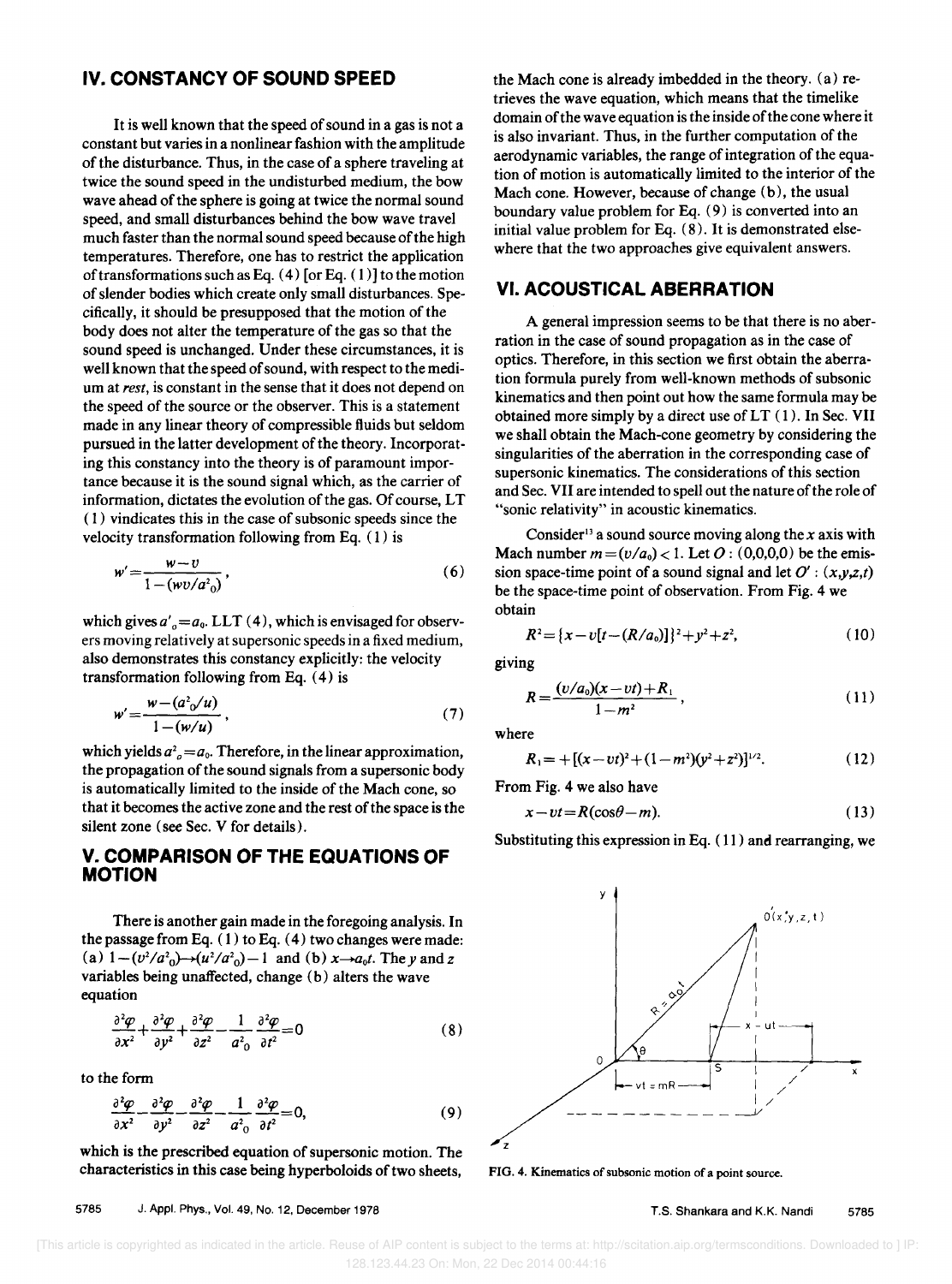obtain

$$
R_1 = R(1 - m\cos\theta). \tag{14}
$$

Dividing Eq. (13) by Eq. (14) we obtain

$$
\frac{\cos\theta - m}{1 - m\cos\theta} = \frac{x - vt}{R_1} \tag{15}
$$

Further using Eq. ( 14), we also have similar equations along the *Y* and z axes, viz.,

$$
\frac{y(1-m^2)^{1/2}}{R(1-m\cos\theta)} = \frac{y(1-m^2)^{1/2}}{R_1},
$$
\n(16)

$$
\frac{z(1-m^2)^{1/2}}{R(1-\cos\theta)} = \frac{z(1-m^2)^{1/2}}{R_1} \,. \tag{17}
$$

That these are actually the aberration formulas for "sonic relativistic observers" may be explicitly demonstrated by using the transformations of sonic relativity. Note that

$$
\frac{R_1}{(1-m^2)^{1/2}} = (x^{\prime 2} + y^{\prime 2} + z^{\prime 2})^{1/2} = R', \qquad (18)
$$

where

$$
x' = \frac{x - vt}{(1 - m^2)^{1/2}},
$$
  
y' = y, z' = z (19)

is the spatial part of the Lorentz transformation. Introducing the direction cosines  $(\lambda, \mu, \nu) = (x/R, y/R, z/R)$  and  $(\lambda', \mu', \nu') = (x'/R', y'/R', z'/R')$ , we can rewrite Eqs.  $(15)-(17)$  as

$$
\lambda' = \frac{x'}{R'} = \frac{\lambda - m}{1 - m\lambda},\tag{20}
$$

$$
\mu' = \frac{y'}{R'} = \frac{\mu(1 - m^2)^{1/2}}{1 - m\lambda},
$$
\n(21)

$$
v' = \frac{z'}{R'} = \frac{v(1-m^2)^{1/2}}{1-m\lambda}.
$$
 (22)

Thus,  $(\lambda', \mu', \nu')$  turn out to be the direction cosines of the line  $OO'$ :  $(\lambda,\mu,\nu)$  as "heard" by a sonic observer moving with the source  $S$ . Now it is well known how these formulas can be obtained directly by transforming the plane wave  $\exp(i\omega/a_0)(\lambda x + \mu y + \nu z - a_0t)$  with the LT without the foregoing detailed calculations.

#### **VII. MACH-CONE GEOMETRY**

In this section we shall discuss what information can be extracted from the aberration formulas obtained in Sec. VI as adopted to the supersonic case.

Let  $M = (u/a_0) > 1$ . Then, both the roots of  $R_1$  of Eq. (12) will be acceptable for *R* to be real provided  $x \leq ut$ , that is, when the point of observation is behind the source. Further, we continue to have the relation

$$
\lambda' = \frac{\cos\theta - M}{1 - M\cos\theta}
$$

5786 J. Appl. Phys., Vol. 49, No. 12, December 1978

$$
=\pm\frac{x-ut}{R_1}.
$$
 (23)

In the corresponding situation of Eq.  $(15)$ ,  $m < 1$ , and therefore  $\theta$  could assume all values; but in the present case  $M > 1$ , and at  $cos\theta_0 = 1/M$ , the components of aberration are all discontinuous. Correspondingly,  $R_1 = 0$  at this value of  $\cos\theta$ . Further, as may be seen from Eq. (11), the two roots of *R,*  viz.,  $R_{+}$  will now coincide at the value

$$
R_0=\frac{M(ut-x)}{M^2-1}.
$$

The two equivalent sources  $E_+$  and the equivalent angles  $\theta_+$  corresponding to  $R_+$  will also coincide. This implies that this coincident point of observation lies on the surface of a cone of semivertex angle  $\varphi = \frac{1}{2}\pi - \theta_0$ , where  $\theta_0$ corresponds to the value  $R_0$ . Equivalently,

$$
\sin \varphi = \cos \theta_0 = 1/M, \tag{24}
$$

which is precisely the Mach-cone angle (Fig. 5).

However, there is another significant complication with regard to the aberration phenomena in the supersonic case: We have  $\lambda'$  | < 1 for all values of  $\lambda$  in Eq. (23). Therefore,

$$
(x - ut)^2 < R^2_1 = (x - ut)^2 - (M^2 - 1)(y^2 + z^2),
$$
 (25)

which is absurd. This is a warning that the phenomenon of aberration, in contrast to the subsonic case, is not acoustically observable in the supersonic case.

#### **VIII. ROLE OF SONIC RELATIVITY IN**  SHOCK SHAPE

Throughout this paper we have been using the words "constancy of sound speed" in the sense that, relative to the air, sound speed has a fixed value which does not depend on the relative motion between the source and the observer, as long as this motion is linear and does not interfere with the fixed temperature of the air. The constancy of sound speed in such a situation is an unqualified testimony of the fact that the medium itself is equipped with rods and clocks whose spatial coordinate readings and time instants transform according to LT. In other words, the correct interpretation of the applicability of LT in linearized theory is that which



FIG. 5. Kinematics of supersonic motion of a point source.

T.S. Shankara and K.K. Nandi 5786

 [This article is copyrighted as indicated in the article. Reuse of AIP content is subject to the terms at: http://scitation.aip.org/termsconditions. Downloaded to ] IP: 128.123.44.23 On: Mon, 22 Dec 2014 00:44:16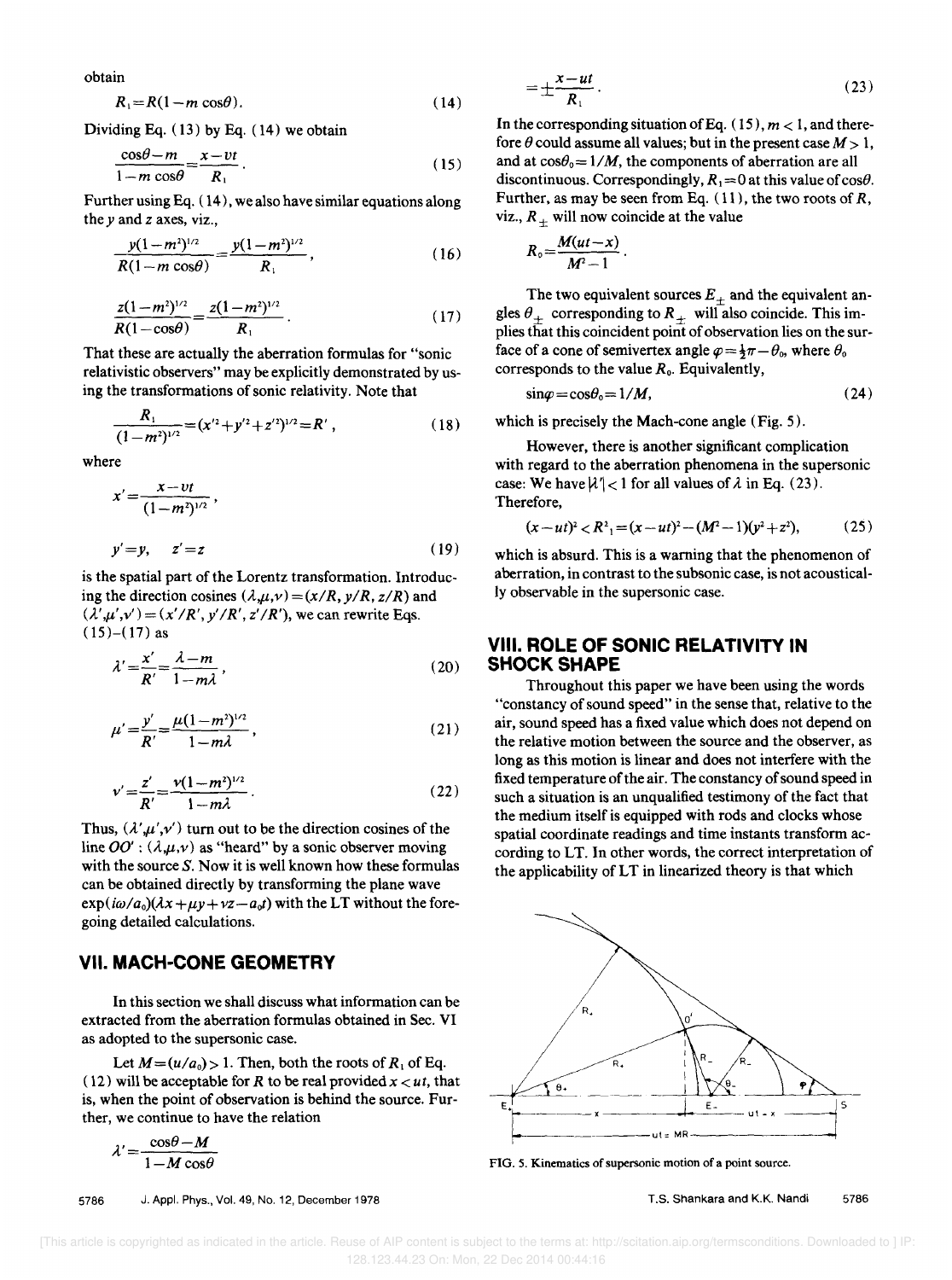Lorentz attributes to it; it is not the Einsteinian interpretation. This further implies that the phenomena of Lorentz contraction and time dilatation are absolute for an observer fixed to the medium (as in Lorentz's interpretations). This point of view yields an astounding feature of the theory leading to a formula for the shock stand-off distance for a sphere in supersonic flight.<sup>14</sup>

From relativity, it is known that  $LT(1)$  leads to a Lorentz contraction of the length of an object along the direction of relative motion. This means that a moving sphere contracts to an oblate spheroid with respect to the other with its diameter reduced by the Lorentz factor  $[1-(v^2/c^2)]^{1/2}$ , where  $c$  is the speed of light. However, by analogy, there does not exist any contraction of a rigid sphere in subsonic aerodynamics. This appears to be explainable on the basis that the increase in the aerodynamic pressures due to the motion of the body as observed by a "sonic observer" fixed to the medium is negligible compared to the elastic forces of the rigid body.<sup>15</sup> If one had a spherical balloon in place of a rigid sphere, then the increase in pressure would change it to an oblate spheroid. The exact change in the diameter would obviously depend on the elastic properties of the balloon, and an experimental study of this may be profitable in the understanding of "sonic relativity."

Another consequence of Eq. (1) is a time dilatation by the same factor, meaning that time intervals in a moving frame become longer by the factor  $[1-(v^2/c^2)]^{1/2}$ . While we defer a more complete discussion of time dilatation in sonic relativity, we will now note that with the interchange  $x \leftrightarrow a_0 t$ , LLT (4) records a space dilatation. This dilatation has a curious connection with the shock geometry of a blunt body in supersonic motion. As already noted in Sec. IV, this motion is highly nonlinear. Therefore, the validity of the foregoing linear theory to this problem becomes very doubtful. However, the formula we have derived in Sec. IX for the shock goemetry of a sphere in supersonic motion coincides remarkably accurately with the one obtained numerically by Belotserkovskiy<sup>16</sup> using the complete system of equations of gasdynamics and relaxation equations. Therefore, it is tempting to speculate that nonlinear aspects of the problems may refer only to its dynamical part, though its kinematic part is amenable to the linear theory. In other words, the complete dynamical equations are *sine qua non* to obtain the thermodynamic variables downstream of the shock and the foregoing theory cannot handle the problem; but just to obtain the shock geometry, the linear theory of "sonic relativity" appears to be sufficient, and a solution of the complete system of the equations of gasdynamics may be too much for the purpose.

Consider a sphere of diameter *D* and free-stream Mach number  $M > 1$ . Let the curvature of the shock at the tip be  $2/D'$ . Let O<sub>2</sub> be an observer anywhere ahead of the shock  $a_0 t$  $2/D'$ . Let  $O_2$  be an observer anywhere ahead of the shock along the line of symmetry and equipped with only sound signals (Fig. 3). The observer's signals along this line fail to reach the sphere, but travel only up to the tip of the shock. Thus, the observer's signals locate the sphere at this point as a surface of curvature  $2/D'$ . On the other hand, consider an observer O<sub>1</sub> equipped with only sound signals and on the line FIG. 6. Contraction of length *L* to *L'*.

of symmetry inside the shock. This observer's signals reach the nose of the sphere without hindrance and hence locate the sphere as seen, viz., as a surface of curvature  $2/D$  at the stagnation point. In order to find the relation between *D* and  $D'$ , we recall that  $O_1$  and  $O_2$  are related by the interchange  $x \leftrightarrow a_0 t$  of Sec. V. Therefore, these lengths are to be discussed in terms of equivalent time intervals. A convenient presentation of these ideas can be made using Lorentz diagrams.<sup>17</sup> In Fig.  $6 x,a_0t$  and  $x',a_0t'$  represent oblique axes corresponding to the two frames in relative motion.  $x, a_0t'$  and  $x', a_0t$  are chosen to be mutually perpendicular such that  $\sin \alpha = m < 1$ . Suppose a length *L* is in the unprimed frame which is moving. Then, the length *L'* in the other frame is measured by reading the two ends simultaneously in the primed frame, i.e., at the same value of  $t'$ . The projection on the  $x'$  axis corresponding to these simultaneous events is  $L' = L(1-m^2)^{1/2}$ , giving the Lorentz contraction. Similarly a clock in the  $x, a_0t$  frame ticks off the events  $E_1$  and  $E_2$  of time interval  $\tau$ . The same events have a projection  $\tau' = \tau/(1-m^2)^{1/2}$  in the *x'*,*a*<sub>0</sub>*t'* frame (Fig. 7).

The supersonic case is obtained, according to our construction, by interchanging  $x'$  and  $a_0t'$  of the subsonic case. Length transformation is now to be calculated in terms of equivalent time intervals. Thus, if  $O<sub>1</sub>$  were at rest with respect to the sphere, the observer's sound signals would measure the diameter *D* in a time interval  $\tau = D/a_0$ . On the other hand, if the observer were moving uniformly with the fluid this time interval would appear dilated to the observer as  $\tau = \tau' / (1 - m^2)^{1/2}$ . Here,  $m = v/a$  is the subsonic Mach number along the stagnation stream line inside the shock. When this *m* is expressed in terms of the free-stream Mach number  $M = u/a$  using the Prandtl relation  $Mm = a^2 \cdot a^2$  as in Sec. III the expression for  $\tau'$  assumes the following significance: It is the time for the sound signal to cover a distance *D'* as measured by  $O<sub>2</sub>$  (we also assume the shock thickness to be zero). The difference in the two times  $\Delta \tau = \tau' - \tau$  is clearly the time required by the signal to traverse the stand-off distance

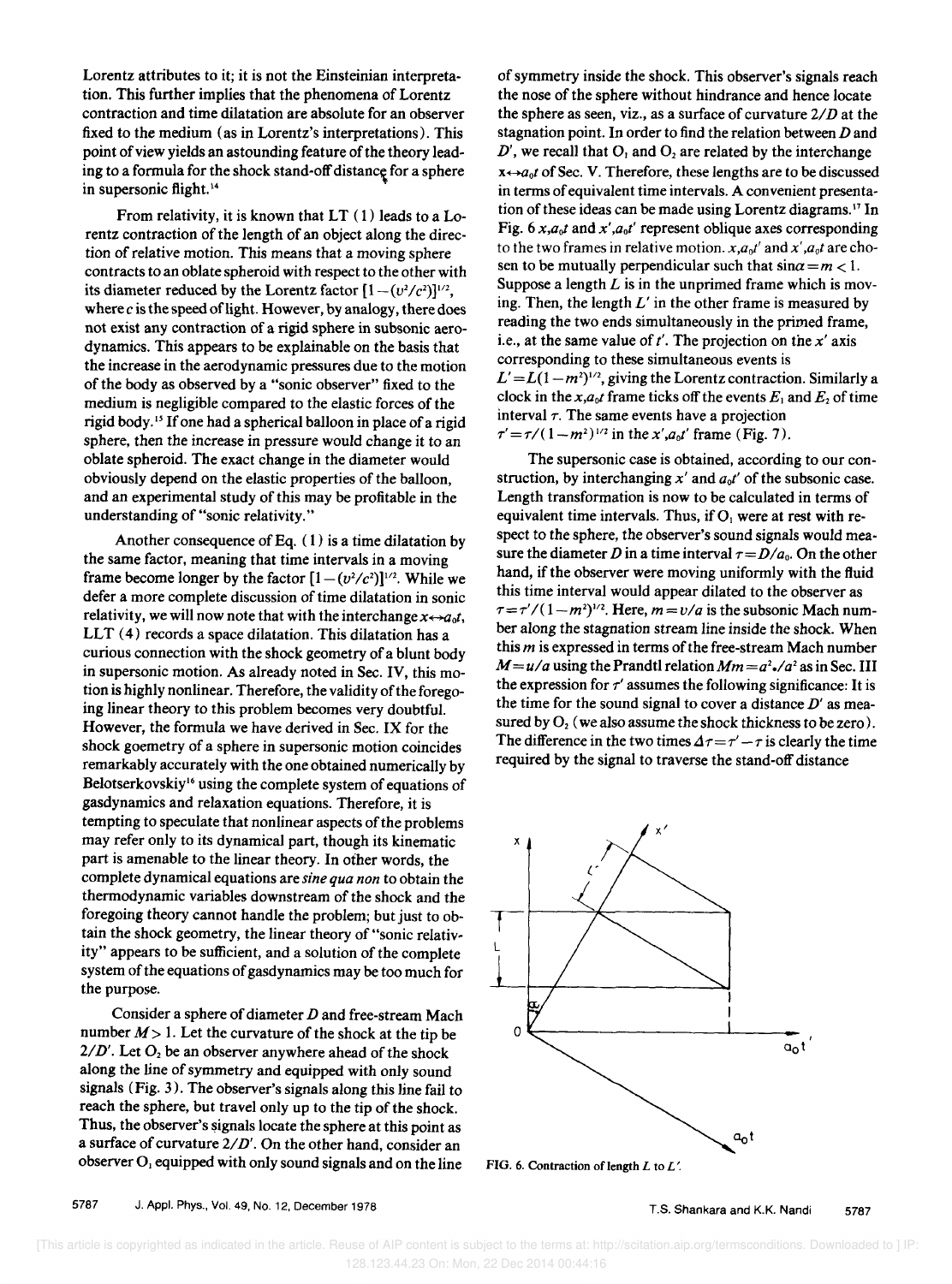

FIG. 7. Dilatation of a time interval  $\tau$  to  $\tau'$ .

$$
\Delta = D' - D
$$
 as measured by O<sub>1</sub>. Thus

$$
-\Delta/D = \Delta \tau / \tau = [1 - (a^4 \cdot / a^4 M^2)]^{1/2} - 1
$$

where  $\Delta$  carries the negative sign since it is measured opposite to the direction of motion. However, in Ref. 14 when  $\Delta/D$  was compared with the numerical calculations of Van Dyke<sup>18</sup> and Lomax,<sup>19</sup> it was found necessary to replace  $a$  by *ao* and write the final expression as

$$
\frac{\Delta}{D} = 1 - \left[ 1 - \frac{4}{(\gamma + 1)^2} \left( \frac{1}{m^2} + \frac{\gamma - 1}{2} \right) \right]^{1/2} .
$$
 (26)

This amounts to saying that the moving observer's readings in sonic relativity are related to those of the stationary observer with reference to the stagnation conditions.

The foregoing considerations may be extended heuristically as follows: What a stationary sonic observer recognizes as a point on the sphere is the same as what a sonic observer moving with the fluid at the radially opposite point  $P(r)$ upstream of the shock records as a point on the shock. Therefore, the distance of the point  $P(r)$  from the sphere is obtained by replacing in Eq.  $(26)$  the Mach number *M* by the component *M*  $\cos\theta$  along the line joining the center of the sphere to the point  $P(r)$ , i.e.,

$$
\frac{\Delta(\theta)}{D} = 1 - \left[ 1 - \frac{4}{(\gamma + 1)^2} \left( \frac{1}{m^2 \cos^2 \theta} + \frac{\gamma - 1}{2} \right) \right]^{1/2}.
$$
\n(27)

The agreement of this expression with the numerical calculations of Belotserkovskiy<sup>16</sup> is good enough to encourage further investigation of "sonic relativity."

# **IX. THE POSTULATES OF LLT**

In order to go to the system attached to the body, LLT and LT have been employed in the supersonic and subsonic regimes, respectively, since they keep the wave equation invariant. In fact, there exists a large class of transformations which keep the wave equation invariant, and therefore we will have to fix the transformation uniquely only on the basis

of experimental requirement. Indeed, LT is to be chosen in the subsonic case and LLT in the supersonic case. Therefore, it becomes necessary to examine the postulates which determine a transformation uniquely. This analysis has been done by Church<sup>12</sup> in the case of LT, and in this section we do it for LLT. The postulates are

(a)  $x', t'$  are functions of x,t and  $u > a_0$ ; all these variables are real.

(b) For no value of u is  $(\partial t'/\partial t) < 0$  for every value of x and  $t$ .

(c)  $dx/dt = a_0$  implies that  $dx'/dt' = a_0$ .

(d)  $dx/dt = a^2\omega/u$  implies that  $dx'/dt' = 0$ .

(e) The inverse transformation is obtainable from the direct transformation by the changes  $x \leftrightarrow x'$ ,  $t \leftrightarrow t'$ , and  $u \rightarrow -u$ . Here, postulate (a) is an algebraic requirement, and the physical meanings of the last four postulates are as follows:

(b) *t'* never flows backwards with respect to *t;* 

(c) sound speed is independent of the motion of the source or the observer (when the medium is fixed);

(d) the origin in the original coordinate system attached to the body has a velocity  $a^2 \phi / u$  along the *x* axis. Its implications are discussed in Sec. III;

(e) the axis of the Mach cone is reversed when the direction of the supersonic motion of the body is reversed.

We will now derive LLT  $(4)$  using these postulates. Let the transformation be (a),

 $x' = \varphi(x,t,u), \quad t' = \psi(x,t,u).$ 

Then

$$
\frac{dx'}{dt'} = \left(\varphi_x \frac{dx}{dt} + \varphi_t\right) \left(\psi_x \frac{dx}{dt} + \psi_t\right)^{-1}.
$$
 (28)

Setting  $dx/dt = a^2 \sqrt{u}$ , we obtain (d),

$$
(a_0^2/u)\varphi_x + \varphi_t = 0\,. \tag{29}
$$

Using (d) and (e),  $dx/dt=0$  implies that  $dx'/dt'=-a_0/u$ , which when substituted in Eq. (28) gives

 $(a_0^2/u)\psi_t + \varphi_t = 0$ . (30)

From Eq. (29) and (30) we obtain

$$
\varphi_x = \psi_t \,. \tag{31}
$$

Using (c) in Eq. (28),

$$
a_0(a_0\psi_x+\psi_t)=a_0\varphi_x+\varphi_t,
$$

and because of Eq. (31),

$$
a_0^2 \psi_x = \varphi_t \,. \tag{32}
$$

Substituting in Eq. (29) and integrating,

$$
(1/u)\varphi + \psi = T. \tag{33}
$$

Integrating Eq. (30),

$$
\varphi + (a^2 \omega/u)\psi = X,\tag{34}
$$

where  $T$  is indepenent of  $x$  and  $\overline{X}$  is independent of  $t$ .